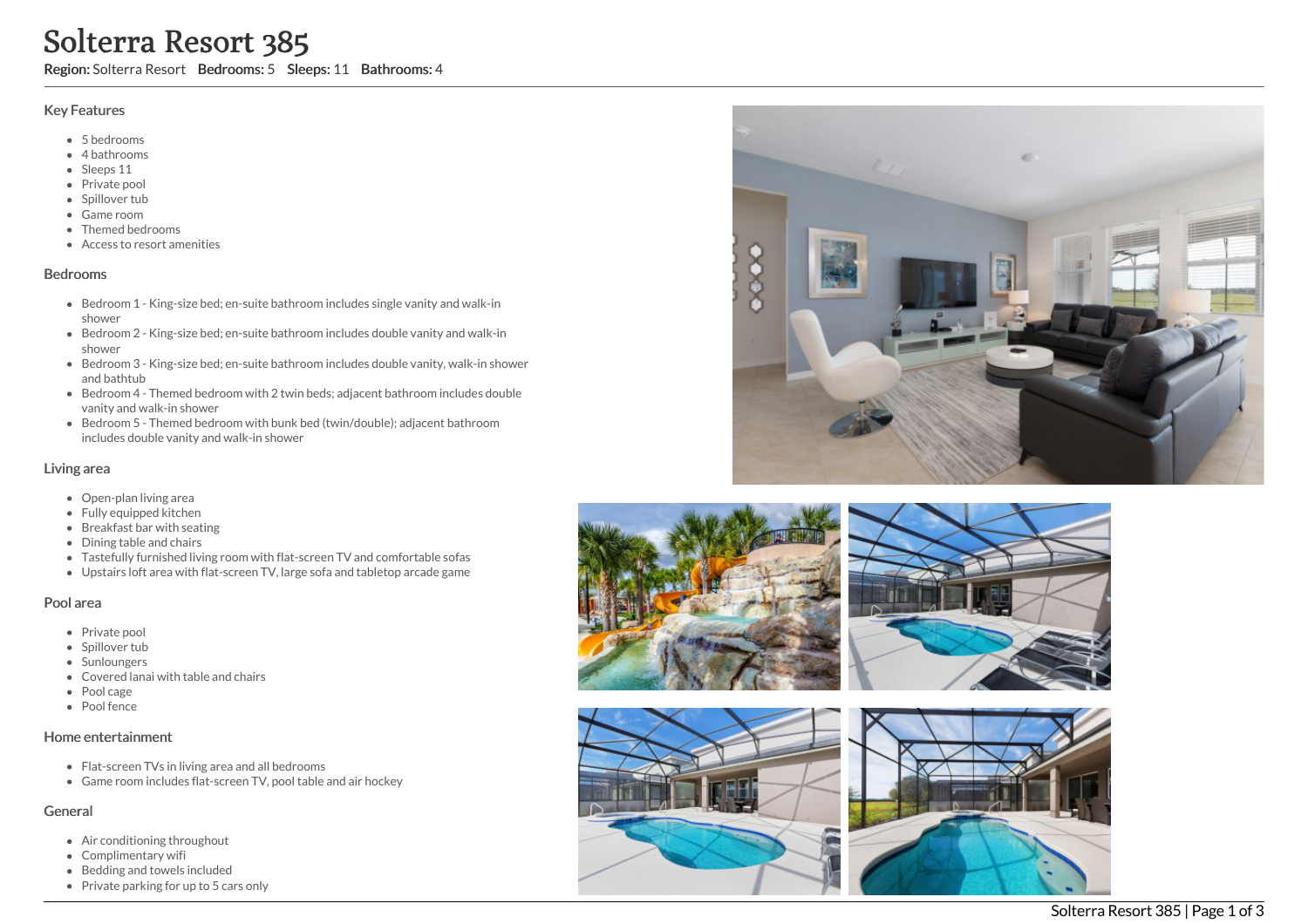#### Laundry room

- Washer and dryer
- Iron and ironing board

# Children's equipment available for hire

- Crib
- Stroller
- $\bullet$  High chair
- Pack and play

# Resort Facilities

Situated in the Davenport area of Orlando, Solterra Resort is perfectly located just 15 miles from Disney World. Designed to be a tranquil and relaxing escape for the whole family, visitors to the resort will have full access to an amazing range of amenities throughout their stay. For guests who prefer to stay active, there is a fitness center on site, as well as a playground, games rooms and sports courts - challenge the family to a game of tennis before retiring to the pool. Here, you can swim in peace, relax with a cocktail in a private cabana or float down the lazy river soaking up the gorgeous Florida sun. At the heart of the resort, guests will find the Grand Clubhouse, the ideal location for reconnecting over a delicious dinner after a busy day exploring!

# Places of interest

- $\bullet$  Golf course  $\tilde{A}$ dâ. â $\epsilon$ œ 7 miles
- Supermarket  $\tilde{A}$ ¢â,¬â€œ 3 mile
- Shopping mall  $\tilde{A} \notin \hat{a}$ ,  $-\hat{a} \notin \text{ce} 3$  miles
- $\bullet$  Disney World  $\tilde{A}$ câ, -â $\epsilon$ œ 11 miles
- Seaworld  $\tilde{A}$ ¢â,¬â€œ 16 miles
- $\bullet$  Universal Studios  $\tilde{A}$ dâ, $\neg$ â $\epsilon$ œ 21 miles
- Legoland  $\tilde{A} \triangleleft \hat{a} \hat{a} \in \mathbb{C}$  26 miles
- $\bullet$  Beaches  $\tilde{A}$ ¢â.¬â€œ 76 miles